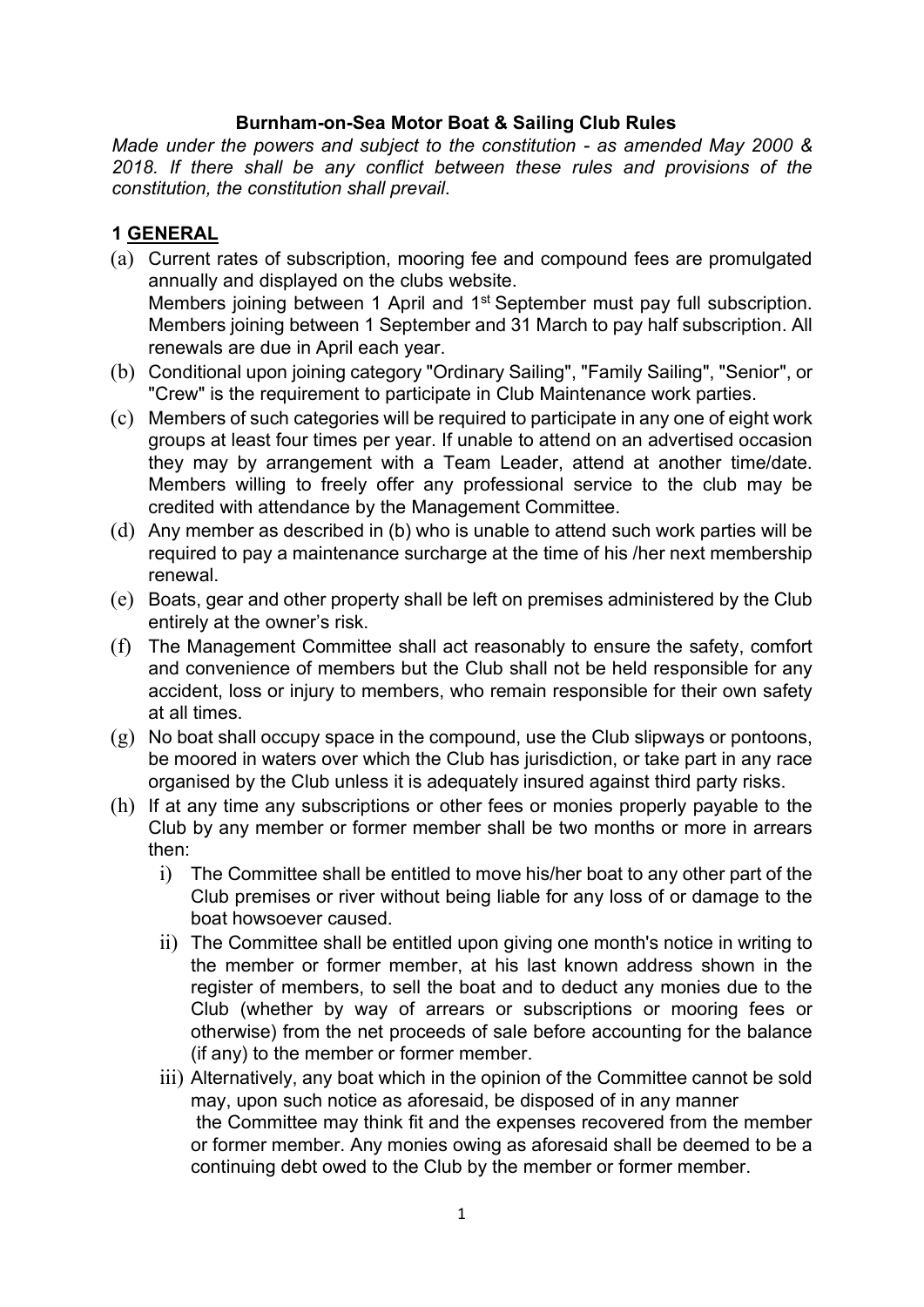iv) Cruiser storage in the compound is charged per season. A season is either winter (crane out to crane in) or summer (crane in to crane out). The standard storage fee will be the winter storage rate for the appropriate period. For a second, third, or fourth consecutive season the fee will increase episodically (i.e. x2; x3; or x4 the standard rate). No boat may be stored in the compound for more than four consecutive seasons without prior written authorisation from the committee before entering the compound. The Committee reserves the right to waive the increased storage rate or the maximum permitted stay in the compound where exceptional circumstances apply.

Further, the Club shall, at all times, have a lien over members' or former members' boats parked or moored on the Club's premises or Club moorings in respect of all monies due to the Club, whether in respect of arrears or mooring fees or subscriptions or otherwise.

v) Dogs are permitted on the club premises; however they should be kept on a lead always and the owners must clear up any mess left behind.

#### 2 RACING

- (a) All races shall be sailed under the yacht racing rules of the RYA and class association rules.
- (b) Adequate personal buoyancy or suitable harness and lifelines must be worn by all persons taking part in sailing events organised by the Club. (Dinghies compulsory - Cruisers optional).
- (c) All dinghies shall have securely fastened positive buoyancy complying with class standards and/or sufficient to support both craft and crew. An anchor and paddle must be carried, flares are recommended.
- (d) No cruiser shall race without safety equipment as specified by the Management Committee.
- (e) A race for cruisers requires a minimum of three boats. A race for dinghies requires a minimum of three boats plus a safety boat to be in attendance.
- (f) For each day on which racing takes place an experienced member of the Club shall be nominated as Officer of the Day, and as such shall be in charge of all racing activities and responsible to the Management Committee for ensuring that all rules, regulations and instructions are strictly complied with.
- (g) Members intending to race shall notify the Officer of the Day and sign in before the start of the race and shall be deemed to be familiar with all the rules, regulations and instructions pertaining thereto.
- (h) Details of courses, starting times and starting signals shall be displayed by the Officer of the Day.
- (i) The Club shall use the RYA scoring system. ie:-

1st place 1 point 2nd place 2 points

3rd place 3 points etc.

All other conditions shall be as laid down in the RYA rules.

Points Trophy - An annual trophy will be given for;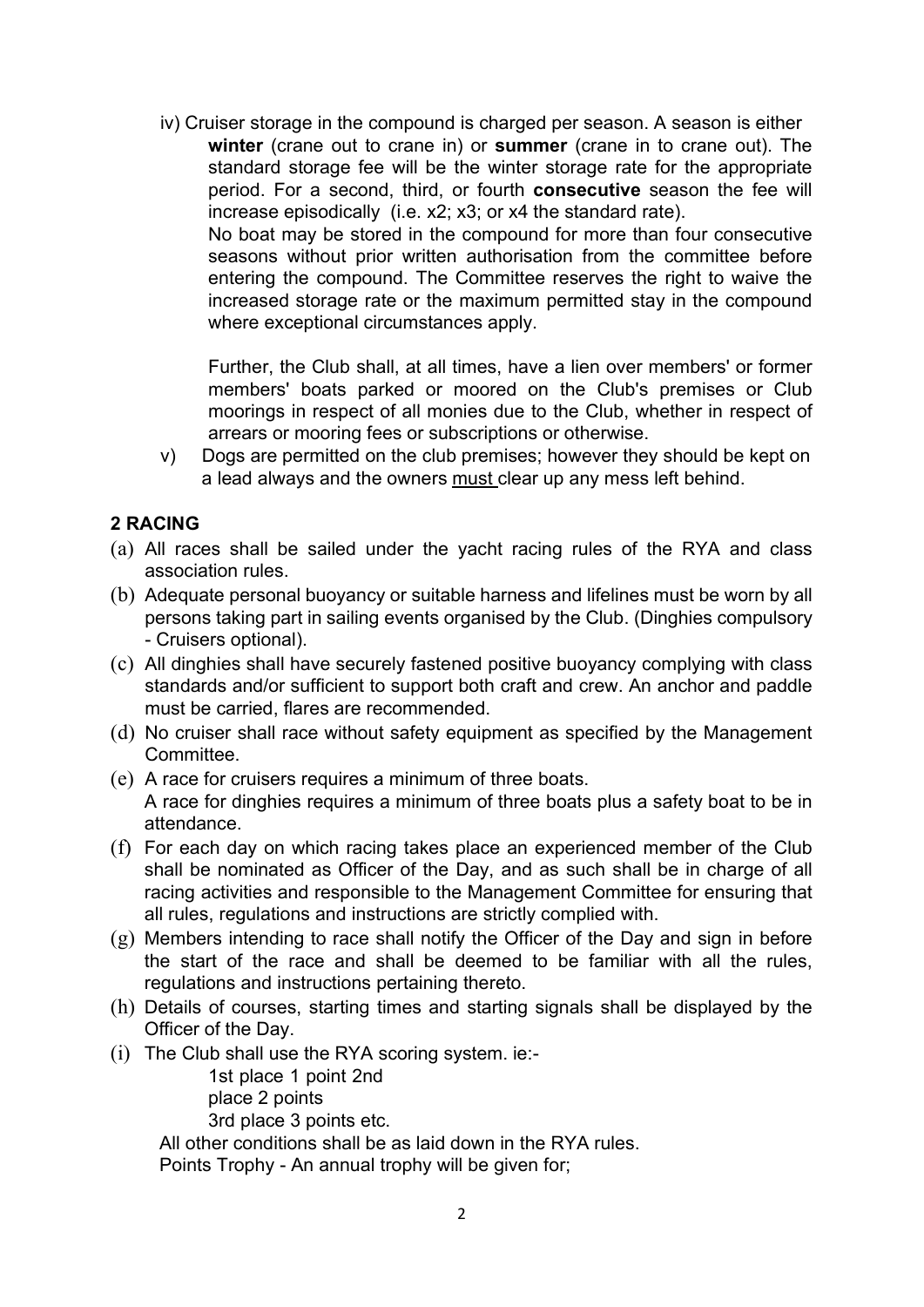(a) normal crewed boats based on the best eight races,

(b) single handed results - best three to count.

All Club races, handicap races, trophy races, open meetings and regattas shall count for points.

- (j) Craft for which no Portsmouth number is available will be allocated a handicap number by the Sailing Master based on known or judged performance and any subsequent alteration to the boat (including sails, ballast and equipment) shall be reported by the owner to the Racing Committee. Failure to do so will result in disqualification.
- (k) Any protests arising from a race shall be made within two hours of the finish of the race. Protest forms are available from the Officer of the Day and a £5 charge may be made. This charge will be refundable should the outcome fall in the protestor's favour.

# 3 COMPOUND

- (a) Applications for compound space and keys shall be made to the Compound Officer accompanied by the appropriate fee and appropriate key deposit.
- (b) All highly inflammable material, especially petrol & gas to be removed from boats whilst stored in the Club compound.
- (c) No boat shall be left in the compound until space has been allocated by the Compound Officer.
- (d) Major boat repair or maintenance work, shot blasting, welding and all 'hot works' must not be undertaken without the Compound Officers permission.
- (e) Members shall use only the space allocated to them. Only one space per member will be allocated unless the Management Committee shall decide otherwise.
- (f) Members shall be responsible for their boat space and keep it tidy whether or not the space is occupied.
- (g) Dinghies over 8ft in length shall be fastened down safely.
- (h) Road and launching trailers/trolleys shall be left in the designated areas only or beneath boats provided they do not project into the walkways.
- (i) The Management Committee may require any member contravening the compound rules to remove their boat.
- (j) Members are responsible for ensuring that the gates are locked at all times.
- (k) All boats & equipment occupying compound space must be clearly marked to identify ownership.
- (l) Cars may be left in the compound at the discretion of the Compound Officer.
- (m) Cruisers that need to remain in the compound during the summer season must seek the permission of the Compound Officer. They will be subject to additional fees as set by the Management Committee. (see sec 1 (iv) above).

### 4 MOORING

- (a) Applications for mooring spaces shall be made in writing to the Mooring Officer. Fees shall be paid annually.
- (b) All moorings in waters over which the Club has jurisdiction shall be laid to Club specifications and per the instructions of the Mooring Officer.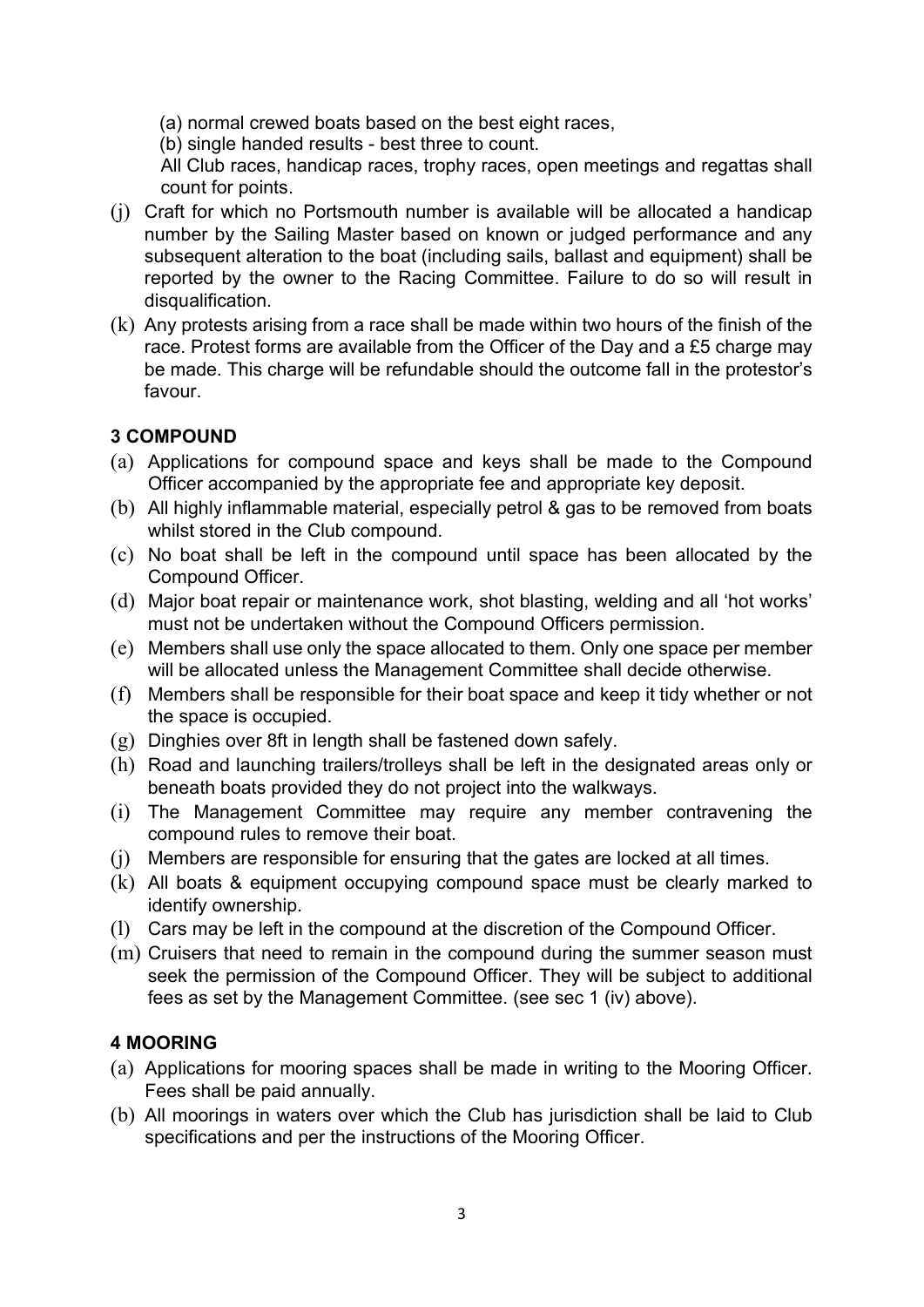- (c) Members shall act on instructions given by the Mooring Officer and shall move their moorings if in his opinion they have moved their position and are obstructing the fairway or endangering other boats. Members shall however have the right to appeal to the Management Committee against any such instruction and the decision of the Management Committee shall be final.
- (d) One mooring is allowed per membership. Members requiring a second mooring for any reason may apply, in writing, to the general committee for consideration and/or approval.

# 5 CLUBHOUSE

- (a) Members are expected to dress appropriately to avoid soiling the Clubhouse furnishings.
- (b) Smoking is not permitted in the clubroom.
- (c) The member signing for bar keys is authorised to close the bar before "Time" at his or her discretion. Alternatively, if a committee member or bar duty person is present and willing to take over the duty, he can hand over his responsibility to that person.
- (d) Dogs are permitted in the Clubhouse but must be kept on a lead and under control at all times.

# 6 JETTY AND PONTOON

(a) From seaward end of pontoons the pontoon is designated for visitors.

(b) Members who find it necessary to stay alongside for periods must be agreed with the Pontoon Officer beforehand.

# RULES FOR APPLICATION AND CONTROL OF PONTOON BERTHS

# 1. Control and Allocation of Berths

(1.1) All annual applications for Pontoon Berths must be in writing to the Pontoon Officer or Club Secretary.

(1.2) From time to time the Club may require a Berth Holder to move their vessel in order to maximise the space available for berthing or maintenance work.

### 2. Title and Ownership

(2.1) Any agreement between a Berth Holder and the Club will be for a named vessel, for which the Berth Holder must have Title of Ownership. Any subsequent change in vessel will require a written application to the Club.

At no time during the duration of the agreement will a Berth Holder be permitted to sub-let the Berth.

(2.2) A formal Register of Authorised Vessels will be maintained by the Pontoon Officer 3. Pontoon Berth Holders

 $(3.1)$  The existing pontoon loan agreement drawn up prior to  $30<sup>th</sup>$  March 2009 will remain in force for those members who are signatories to this agreement. The consequential berthing fee is promulgated annually.

 $(3.2)$  Members applying for pontoon berth after  $30<sup>th</sup>$  March 2009, on allocation of the berth will be offered a twelve month contract renewable annually at the appropriate fee for that year, paid in advance of taking up the allocated berth. (see website for current pontoon berth fees)